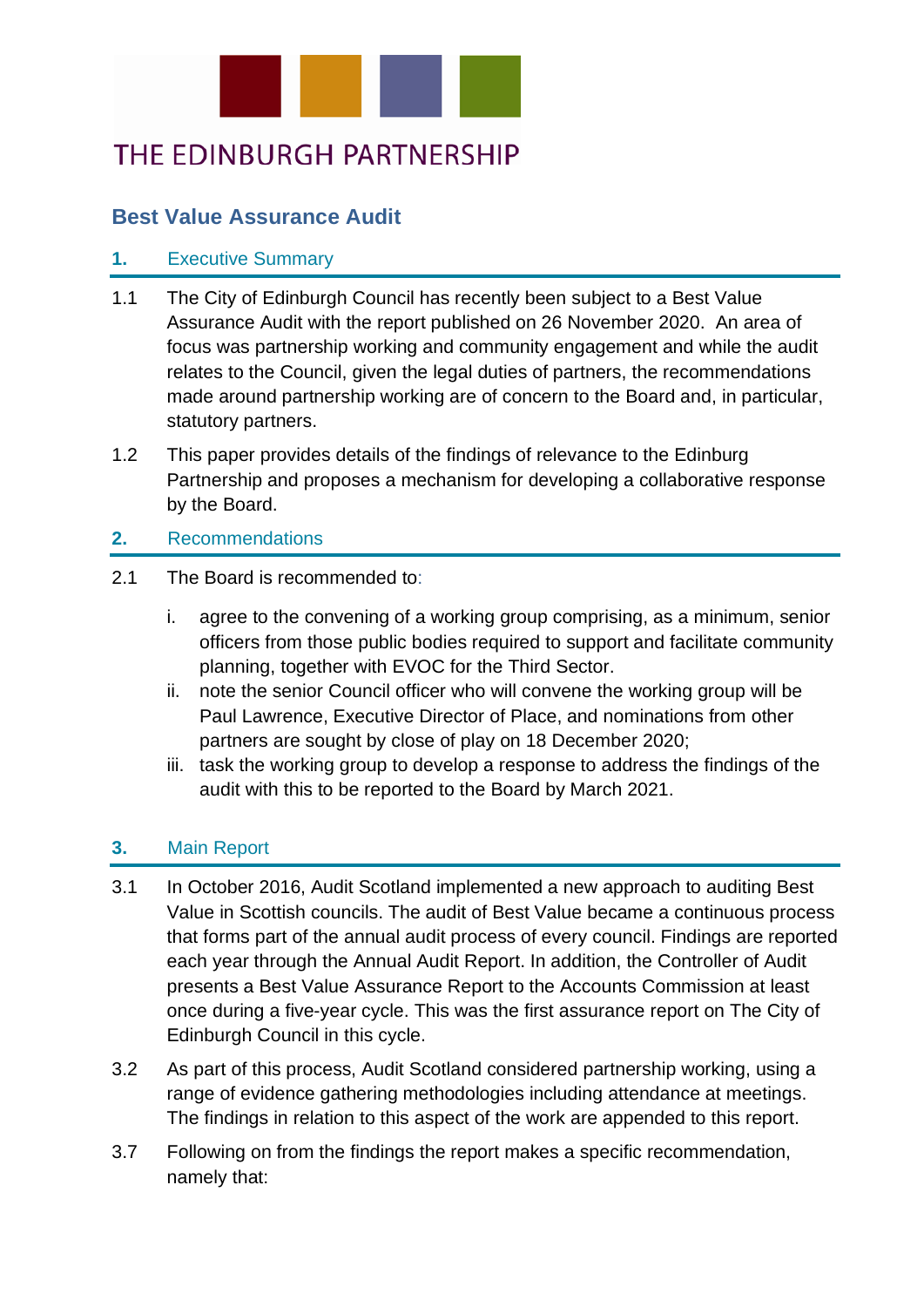**The Council should work with the Edinburgh Partnership Board to:**

**implement its new governance arrangements, effectively involve community representatives and deliver improved outcomes for communities**

**produce progress reports with clear targets, accountable leads and links between the actions taken and the impact on performance**

- 3.8 It is noted that improvement activity is already underway to address aspects of the issues raised, for example the proposed delivery plan for the LOIP and refreshed LIPs covered elsewhere on the agenda. However, it is acknowledged that further work is required, with resources to support and facilitate improvement activity remaining a principal concern.
- 3.9 To enable the Board to respond effectively to the areas requiring progress, it is proposed to establish a short-life working group. Recognising the legislative duty of some partners to support and facilitate community planning, it is proposed, as a minimum, that this comprise senior officers from the public bodies with a duty to support and facilitate community planning, namely; the City of Edinburgh Council, Police Scotland, Scottish Fire and Rescue Service, NHS Lothian and Scottish Enterprise, together with EVOC for the Third Sector. It is proposed that this working group is convened by Paul Lawrence, Executive Director Place, City of Edinburgh Council.
- 3.10 The working group will be tasked with developing a response to address the findings of the audit with this to be reported to the Board by March 2021.

## **4.** Contact

Michele Mulvaney, Strategy Manager (Communities), City of Edinburgh Council m[ichele.mulvaney@edinburgh.](mailto:Michele.mulvaney@edinburgh.gov.uk)gov.uk

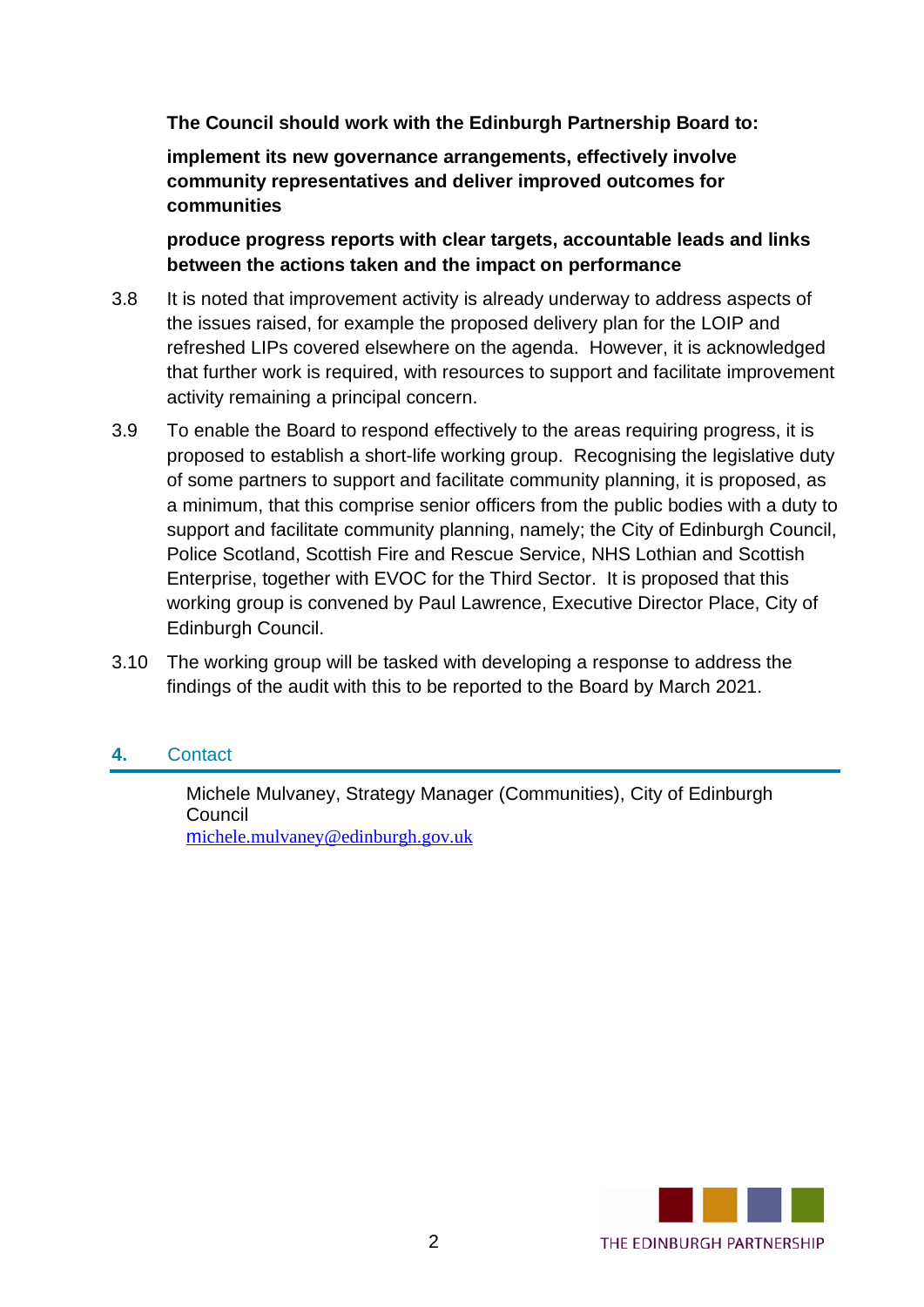# **Part 4**

Is the council working well with its partners?



**The council has established close working relationships with a range of partners, including the Edinburgh Integration Joint Board and City Deal partners, to deliver its priorities.**

**The pace of change in establishing effective community planning governance arrangements has been slow and there is limited evidence to demonstrate the impact of partnership working on outcomes.**

**Community empowerment is not embedded in the council's culture.**

**The Edinburgh Integration Joint Board faces significant financial challenges.**

## **The council has established close working relationships with a range of partners**

- **97.** The council works with many partners including NHS Lothian, Police Scotland, universities, businesses, third-sector organisations and neighbouring councils, across a wide range of partnerships and forums. These include, among others, the Community Planning Partnership, known as the Edinburgh Partnership, the Health and Social Care Partnership, the Edinburgh and South East Scotland City Region Deal Joint Committee, and the Alcohol and Drug Partnership.
- **98.** These partnerships share similar ambitions of reducing poverty and inequality in Edinburgh through sustainable and inclusive economic growth. Some partnerships (such as the Edinburgh Partnership, the Alcohol and Drug Partnership, and the Children's Partnership) are reviewing their governance arrangements to clarify their roles in the complex partnership landscape and establish who leads on specific workstreams.

### **The council and its partners have not yet established effective community planning governance arrangements**

**99.** The City of Edinburgh Council has a lead role in the Edinburgh Partnership. The Partnership includes statutory partners such as NHS Lothian, Scottish Enterprise, Police Scotland and the Scottish Fire and Rescue Service. It also involves a range of other public, private and third sector partners. The Edinburgh Partnership has reviewed its governance arrangements twice in the last six years to improve ways of working. The most recent review in 2019 sought to address acknowledged problems, with a view to: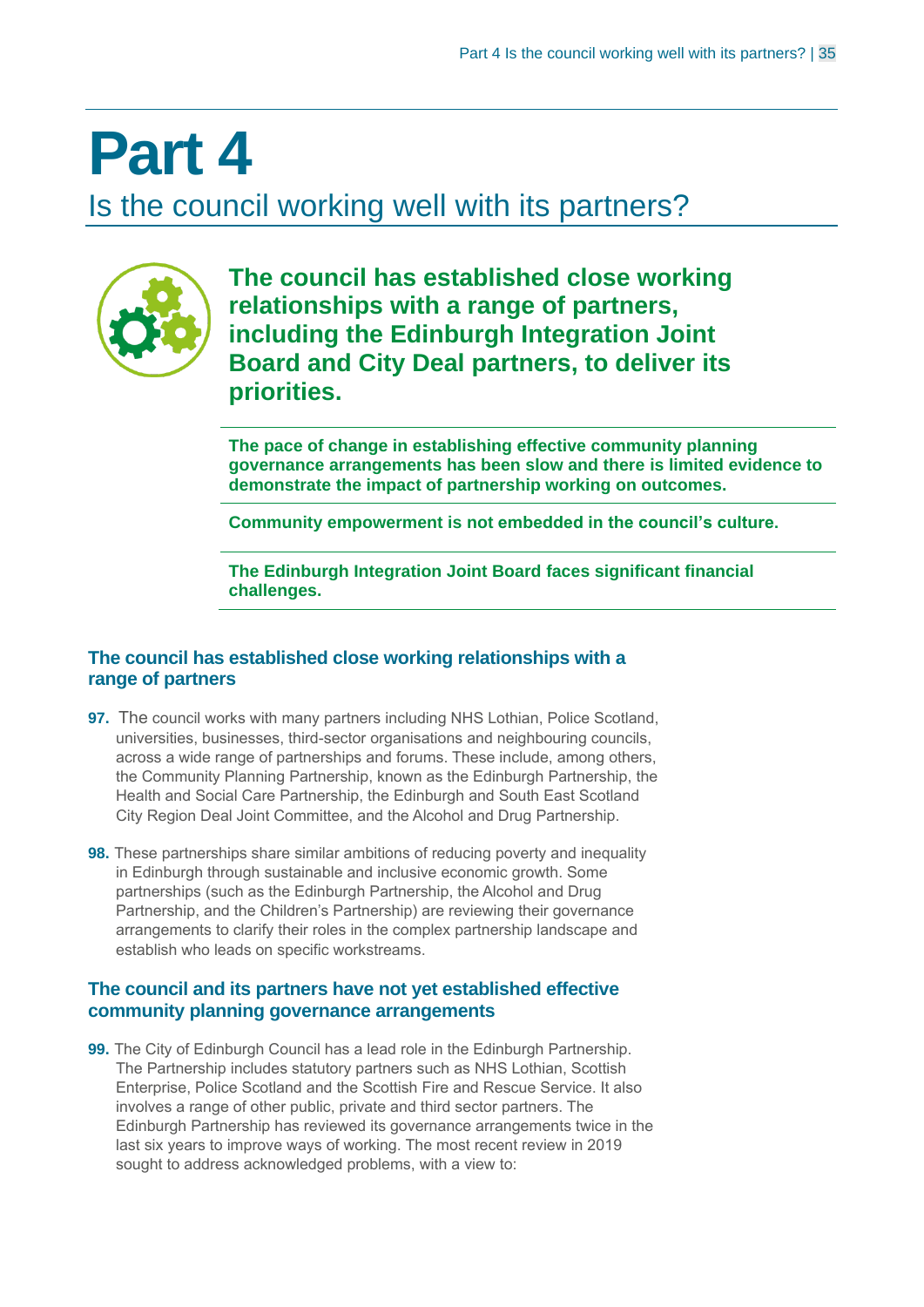- streamlining and simplifying how partners work together
- providing a shared understanding and clarity of purpose
- strengthening partnership working
- providing greater accountability and transparency
- strengthening community influence and participation, for example in decision-making on the use of devolved funds such as the Community Grants Fund.
- **100.** Following ten months of consultation with stakeholders (see Exhibit 12, page 38), the Edinburgh Partnership agreed a new governance framework in April 2019, introducing four Local Community Planning Partnerships, 13 neighbourhood networks, and the Local Outcome Improvement Plan (LOIP) Delivery Group (Exhibit 11).

## **Exhibit 11 The Edinburgh Partnership Governance Structure and Membership**



Source: Edinburgh Partnership Board Papers

**101.** The Edinburgh Partnership proposed that the neighbourhood networks would replace the neighbourhood partnerships and include a wider range of local community groups. However, some partners and community representatives have highlighted to the council that they are unclear on how neighbourhood networks are to operate across the four localities.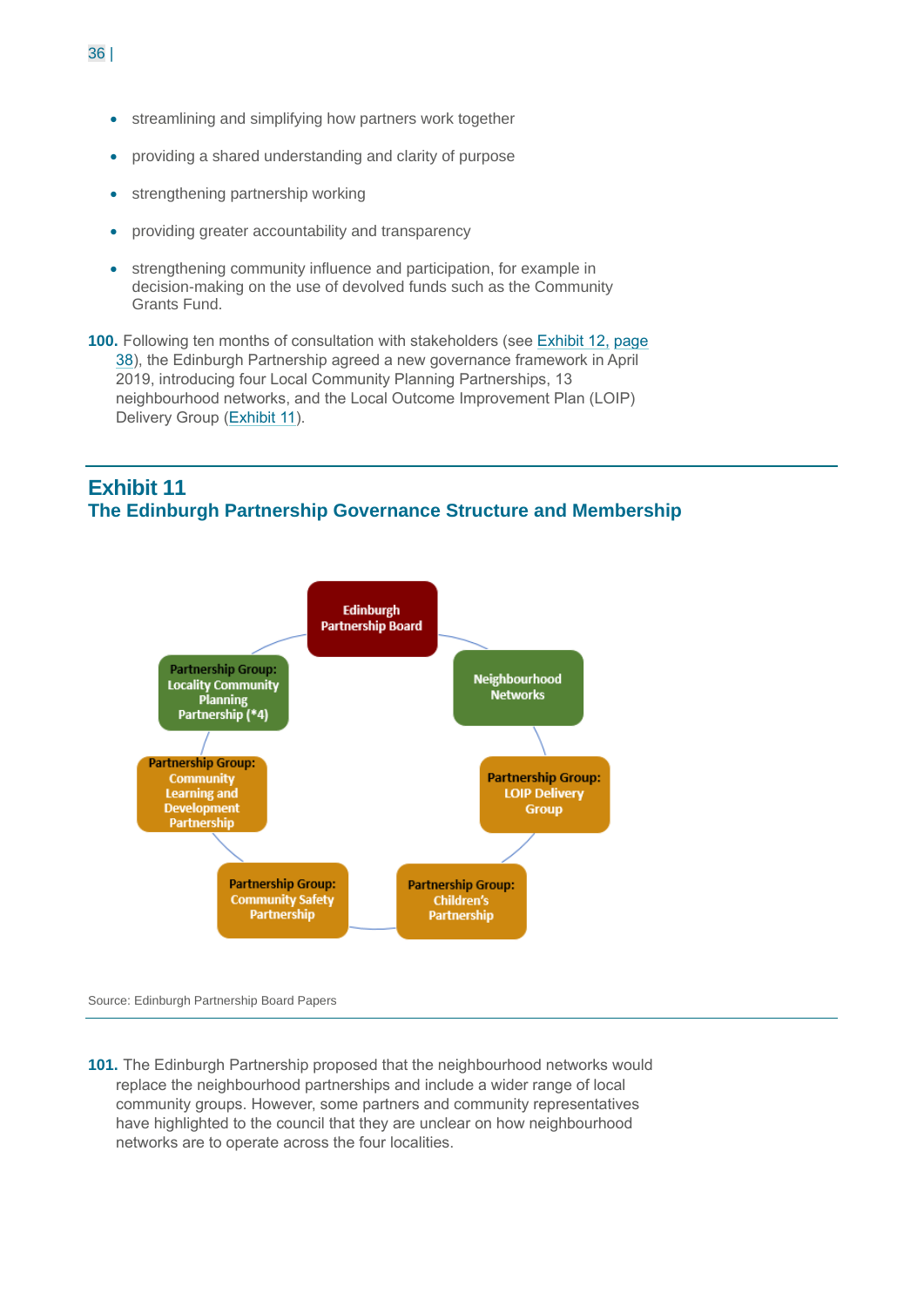**102.** We observed and heard community council representatives expressing a need for greater clarity on how community councils should engage with the Local Community Planning Partnerships. While one of the aims of the restructure is to increase community influence, meetings of the Edinburgh Partnership Board, the LOIP Delivery Group, and the Locality Community Planning Partnerships are not streamed online for communities to view. It is too early to say how successful the new structures will be in supporting the Partnership to deliver the LOIP outcomes.

#### **The Edinburgh Partnership has struggled to develop effective Locality Improvement Plans**

- **103.** The Community Empowerment (Scotland) Act 2015 (the Act) requires a CPP to produce the following plans:
	- A Community Plan for the whole council area
	- A Locality or Neighbourhood Plan for each locality it has identified as experiencing significantly poorer outcomes.
- **104.** Following a period of extensive engagement with communities and public and voluntary sector partners, the Edinburgh Partnership approved Locality Improvement Plans 2017-22 in December 2017 (Exhibit 12, page 38). Partners subsequently concluded that these were lacking in suitable performance measures, unfit for purpose, and hindering joint working. The plans also set out actions from respective partners rather than actions to be delivered as a partnership. A progress review by the board in December 2019 highlighted the need to refocus the plans on actions that could make a significant impact on tackling poverty and inequality through a partnership approach.
- **105.** The Partnership developed the Locality Improvement Plans prior to agreeing its vision and priorities, which are set out in the Community Plan 2018-28. To develop the Plan, the Partnership engaged with its statutory partners, and used the community feedback informing the Locality Improvement Plans from 2017.
- **106.** The Partnership is now developing new progress management and reporting arrangements along with new Locality Improvement Plans. They will include the priorities that can only be addressed through partnership working, are thorny issues, and which tackle poverty and inequality. Locality data profiles will form the basis of these plans. The partnership was due to finalise the plans by June 2020, but this has been delayed by Covid-19. The partnership expects to agree a revised date at its Board meeting in December 2020.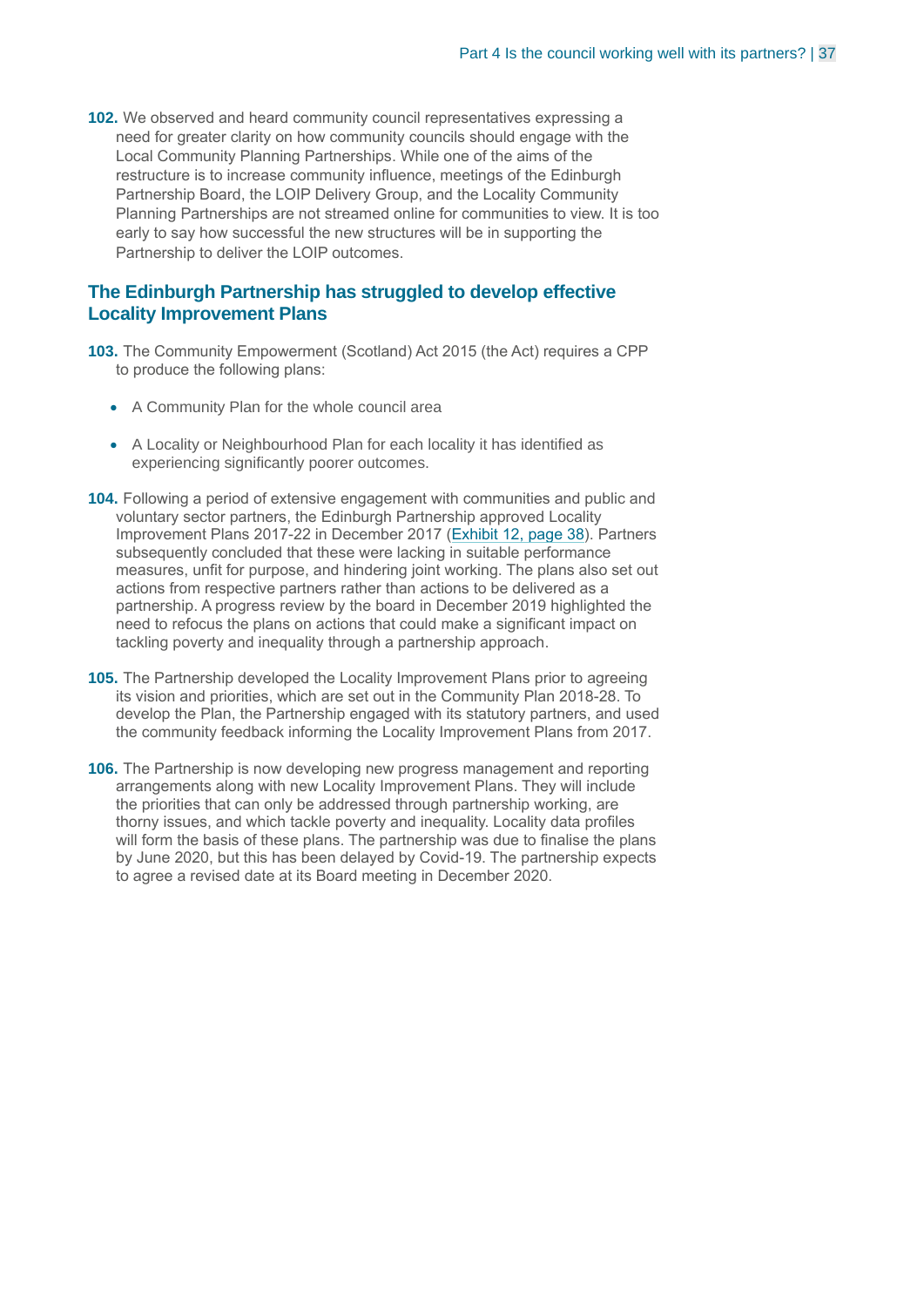## **Exhibit 12 Edinburgh Partnership – Timeline of key events**



Note: red line indicates duration.

Source: Audit Scotland and Edinburgh Partnership Board papers

## **The Edinburgh Partnership has made mixed progress against its Community Plan outcomes, and there are weaknesses in performance reporting**

**107.** The Edinburgh Partnership made mixed progress against its 2015-18 Community Plan. The progress report of December 2018 shows that the Partnership met ten of its 17 KPI targets, excluding four data only KPIs (Exhibit 13).

## **Exhibit 13 Edinburgh Partnership's progress against its 2015-18 Community Plan**

| Outcome                                                                                                 | <b>KPI met</b><br>target | <b>KPI just missed</b><br>target | <b>KPI missed</b><br>target | <b>KPI data</b><br>only (no<br>target) |
|---------------------------------------------------------------------------------------------------------|--------------------------|----------------------------------|-----------------------------|----------------------------------------|
| Edinburgh's economy delivers increased<br>investment, jobs and opportunities for all                    | 3                        |                                  | 0                           |                                        |
| Edinburgh's citizens experience improved<br>health and wellbeing with reduced<br>inequalities in health |                          |                                  |                             |                                        |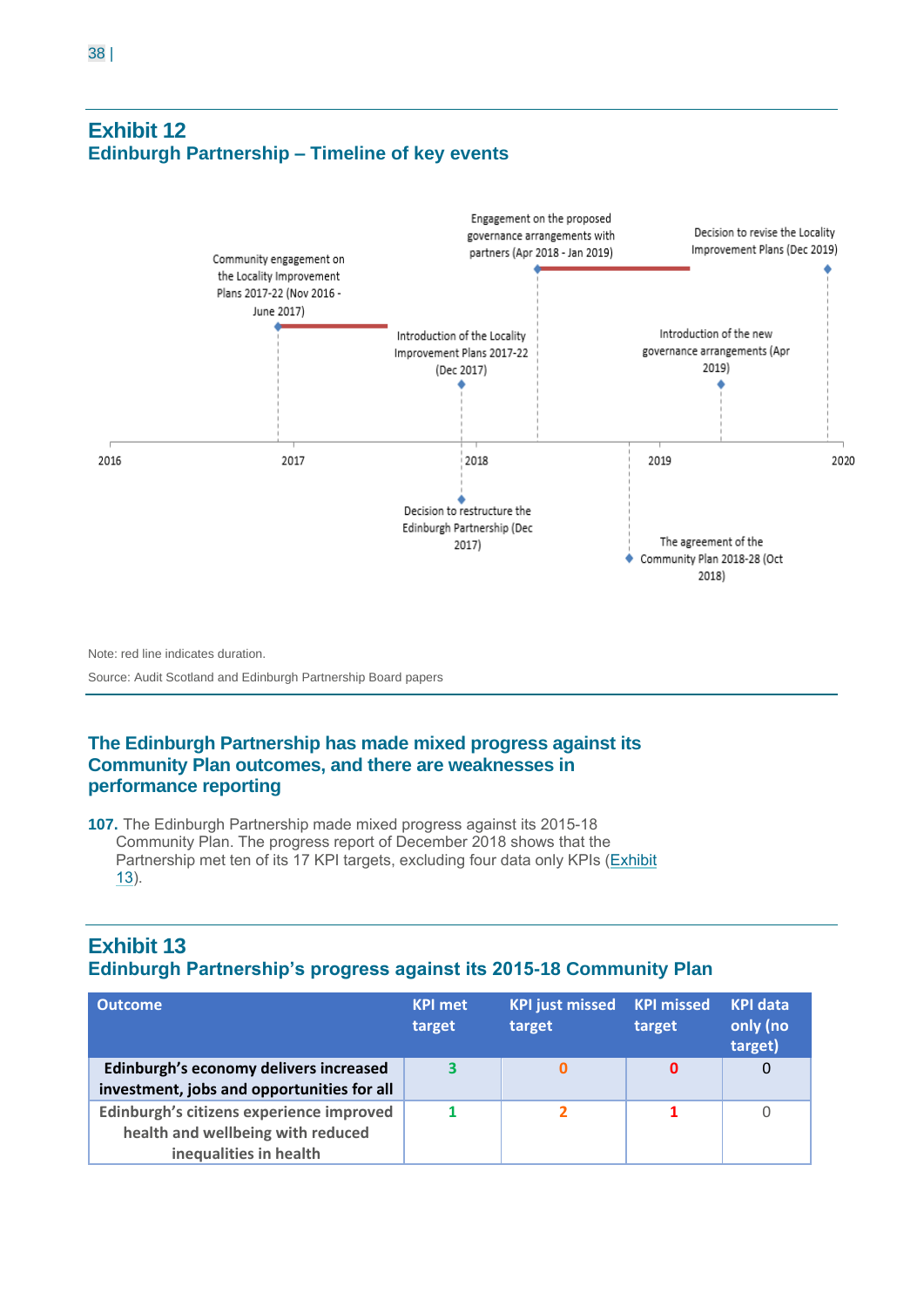| Edinburgh's children and young people<br>enjoy their childhood and fulfil their<br>potential |  |  |
|----------------------------------------------------------------------------------------------|--|--|
| Edinburgh's communities are safer and<br>have improved physical and social fabric            |  |  |
| Total:                                                                                       |  |  |

Source: The Community Plan 2015-18 Final Progress Report, December 2018, Edinburgh Partnership

**108.** Progress reports to the Partnership Board lack information on performance targets, specified leads for planned actions, and target delivery dates. The final progress report on its 2015-18 Community Plan (dated December 2018) did not set out the KPI targets and stated only if targets had been achieved, just missed or missed. The report did not describe what actions the Partnership had taken to achieve its outcomes. The Partnership's progress report at March 2020 includes performance information for only four of the 17 indicators in the current Community Plan.

## **The Partnership's performance against Community Planning Outcomes Profile indicators improved between 2013/14 and 2017/18**

**109.** The Improvement Service's Community Planning Outcomes Profile (CPOP) is a collection of 18 measures to help assess whether residents' lives are improving. Performance against CPOP indicators is positive, with the Partnership demonstrating improvement against 15 of the 18 measures between 2013/14 and 2017/18. This included measures of child poverty, employment and carbon emissions. Performance was maintained for educational attainment and declined slightly for unplanned hospital attendances and wellbeing.

#### **The council consults extensively with residents and has used some innovative engagement approaches**

- **110.** The council relies heavily on consultation responses to inform its decisions and to develop plans and strategies. The total number of consultation responses has increased considerably, from 8,000 in 2016/17 to 25,000 in 2018/19. The council's website only includes some consultation results and limited information on actions taken to address issues. The council recognises the need to provide timely feedback about consultation responses and any subsequent actions. It has developed a draft consultation policy, but Covid-19 has delayed its implementation.
- **111.** The council has used other community engagement methods, such as workshops, information displays, focus groups and digital tools. It engaged with communities early in the development of its City Plan 2030 and developed online budget simulation tools and used game-based approaches to facilitate discussion about its budget proposals, It is also expanding its use of digital mapping tools to enable residents to provide feedback. The council is a key partner on the Edinburgh Climate Commission (Case study 1), and the Edinburgh Poverty Commission (Case study 2), both of which have used a wide range of methods to engage with citizens and stakeholders, including developing a citizen group and co-producing a youth summit on climate change with young people.
- **112.** In partnership with NHS Lothian, the Children's Partnership, the Children's Parliament and Young Edinburgh Action, the council engaged with children and young people through the "What Kind of Edinburgh?" project, which enabled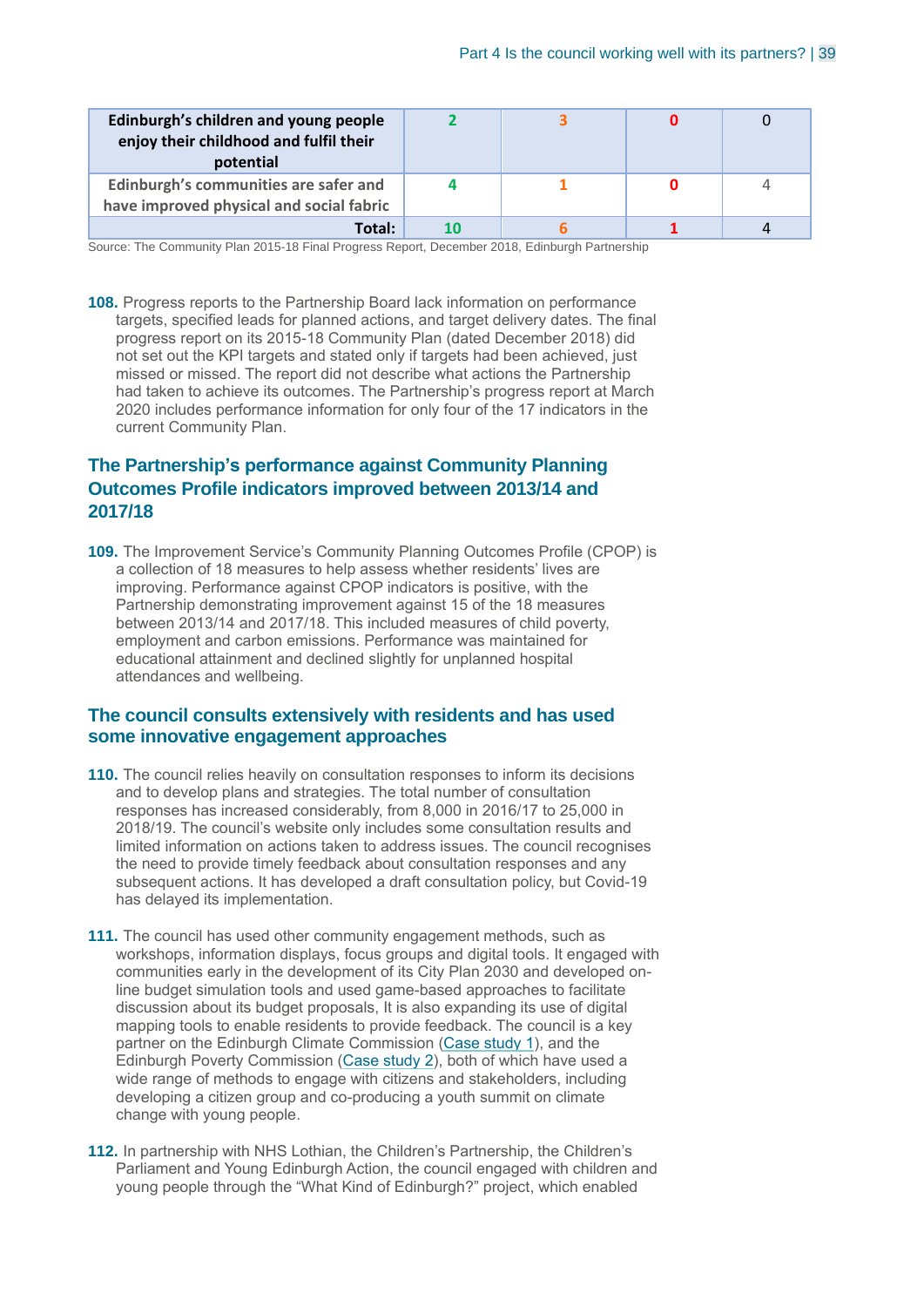children and young people to give their views about the planning and delivery of services. The council and its partners further developed this approach by establishing the Children and Young People Participation Group to influence the priorities set out in the Children's Services Plan 2020-23.

#### **Community engagement is not embedded in the council's day-today work**

- **113.** The council's Business Plan and Change Strategy set out its aspiration to empower citizens and colleagues. Community empowerment is also a key theme in the Edinburgh Partnership's Community Plan (Exhibit 2, page 12). The council recognises that the pace of change in improving community engagement has been slow. Community engagement is not embedded in the council's day-to-day work and is not yet an integral part of service improvement and delivery.
- **114.** Neither the Edinburgh Partnership nor the council has a community engagement strategy in place. The council and its partners are currently developing one with the involvement of the Checkpoint Citizen Focus Group. Set up in November 2019, the group includes a dozen community representatives. Covid-19 has delayed its introduction.
- **115.** There is limited evidence of the council engaging with hard-to-reach, migrant, and minority groups. Citizens have not always been engaged early enough and meaningfully enough to influence the council's decision-making. In our fieldwork interviews, community groups and third-sector organisations told us that the council and its partners could improve community engagement by adopting an early intervention/prevention and human rights-based approach, and by working more closely with active community groups and third sector organisations to better understand local needs and support communities.

### **The council's implementation of the Community Empowerment Act has had little impact on communities to date**

- **116.** The Community Empowerment Act 2015 (the Act) makes it easier for communities to take ownership of land and buildings, in a process known as asset transfer. The City of Edinburgh Council has introduced an asset transfer policy outlining the principles and stages of the process. Since the Act came into force in October 2015, there have been 93 expressions of interest in asset transfers, with 19 requests submitted to the council. As at the end of August 2020, two asset transfers had been approved, one of which had been completed before the introduction of the Act. A further six have since been approved by the Council and are awaiting legal completion. Expressions of interest for three of these were submitted in 2016 and 2017.
- **117.** One of the two community groups that were successful in completing an asset transfer told us that the process took almost two years because the legal process was lengthy. Edinburgh is one of the few councils that requires community groups to pay the legal fees associated with an asset transfer. The council has not developed a process to balance the financial return for asset transfers with the long-term community and social benefits. The council has not collected feedback from community groups on the asset transfer process.
- **118.** The council considers that the low number of successful asset transfers can be explained by the following:
	- Community groups lack the skills and funding to complete asset transfers.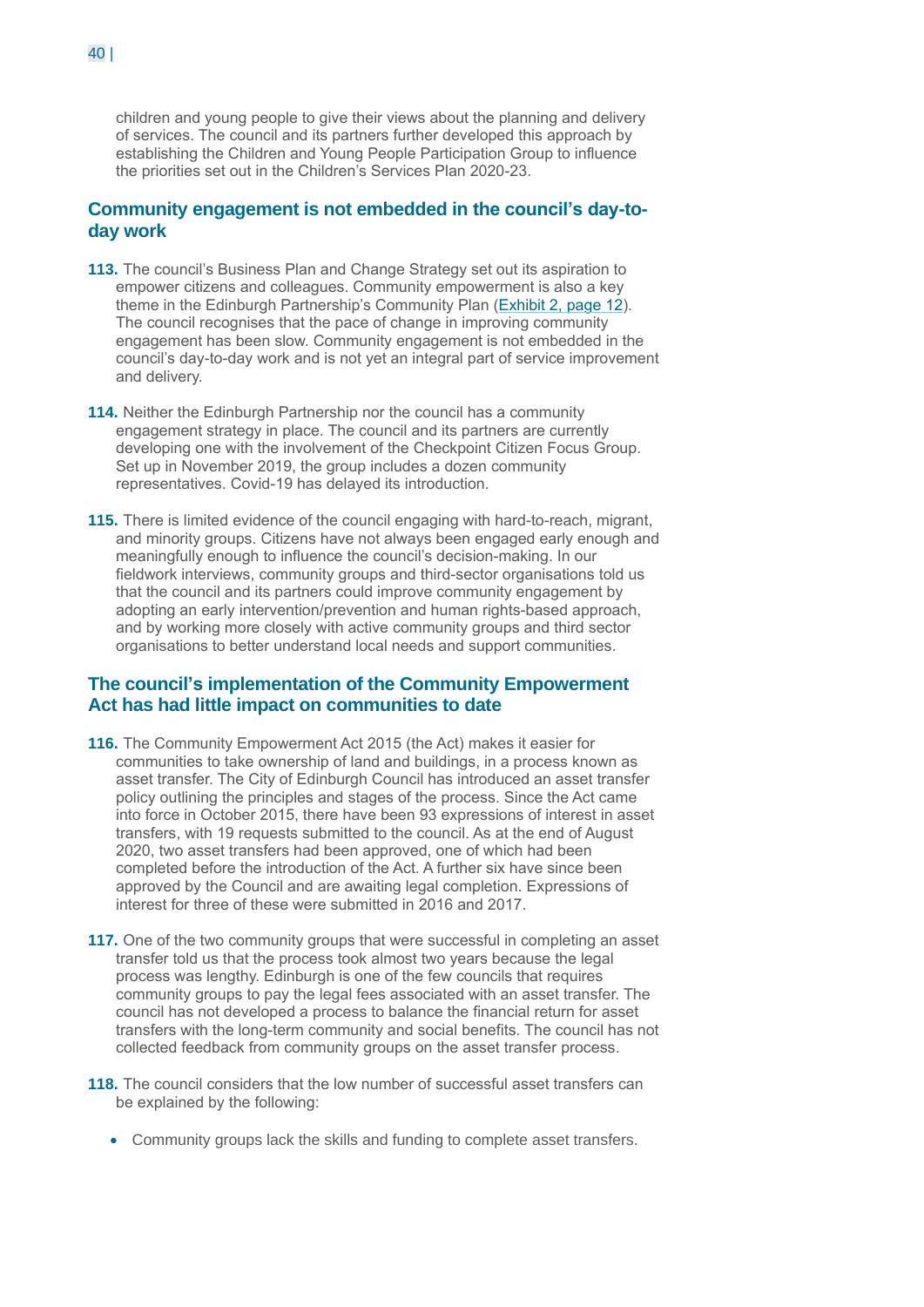- Community groups are put off by the timescales and work involved in complying with the requirements.
- The priorities of those interested in taking on the asset and the local community are in competition.
- Properties suitable for community use are lacking.
- **119.** The Act also allows residents to influence council decisions through a formal participation request. Across Scotland, councils received a total of 45 participation requests between 2017/18 and 2018/19. Of these, councils accepted 26,14 were refused, one was pending, and four were invalid. **<sup>2</sup>** The City of Edinburgh council has received five participation requests, of which two were accepted, one declined, one placed on hold, and one is still ongoing. Examples of Edinburgh's participation requests include a community group wanting to influence the proposed sale of a local site, and a community council wanting to influence local traffic management arrangements.
- **120.** The council has begun to roll out participatory budgeting in some areas, which gives local people a greater say in how the council spends some of its funds. The council has a framework for considering participatory budgeting options. Since 2015, the council has allocated an estimated £1.6 million to communities through participatory budgeting. Local participatory budgeting has taken place in Leith (£eith Chooses) and Portobello and Craigmillar (Portobello and Craigmillar You Decide). The council finds replicating the approach across the whole council challenging due to resource implications. To address this, council officers are working on costed proposals to implement the participatory budgeting approach across all four localities.

#### **The Edinburgh Integration Joint Board has not yet developed the detailed plans needed to address significant financial pressures**

- **121.** The council and NHS Lothian established the EIJB to plan and deliver health and social care services. The Edinburgh Health and Social Care Partnership (EHSCP) is responsible for the operational delivery of the EIJB's strategy. The EHSCP has oversight of the planning and delivery of adult social care services, community health and those hospital-based services that are delegated under the Integration Scheme.**<sup>3</sup>**
- **122.** The EIJB faces significant financial pressures, both immediate and in the medium to longer term, as a result of increasing demand for services. Although the EIJB has been able to demonstrate effective, short-term financial planning, it has not yet developed a medium- or long-term financial plan. In 2019/20, the EIJB's expenditure was £762 million. It balanced its budget for the first time and delivered its savings plan, without relying on non-recurrent funding from partners. The unaudited accounts for 2019/20 show a planned deficit of £6.5 million, which the EIJB addressed by using its reserves. This approach is not sustainable. Current plans show a funding gap of £4 million in 2020/21. Forecasts for 2021/22 and 2022/23 show funding gaps of £12 million and £15 million respectively. Covid-19 has significantly impacted the delivery of the

#### **<sup>2</sup>** Participation Requests: Evaluation of Part 3 of the Community Empowerment (Scotland) Act 2015, Scottish Government, April 2020.

**<sup>3</sup>** Services for which the EIJB is responsible include: Adult social work services; community dentistry, pharmacy and ophthalmology; health and social care services for older people, adults with disabilities, adults with mental health issues and unpaid carers; palliative care; primary care (GP); substance misuse; and unscheduled hospital admissions.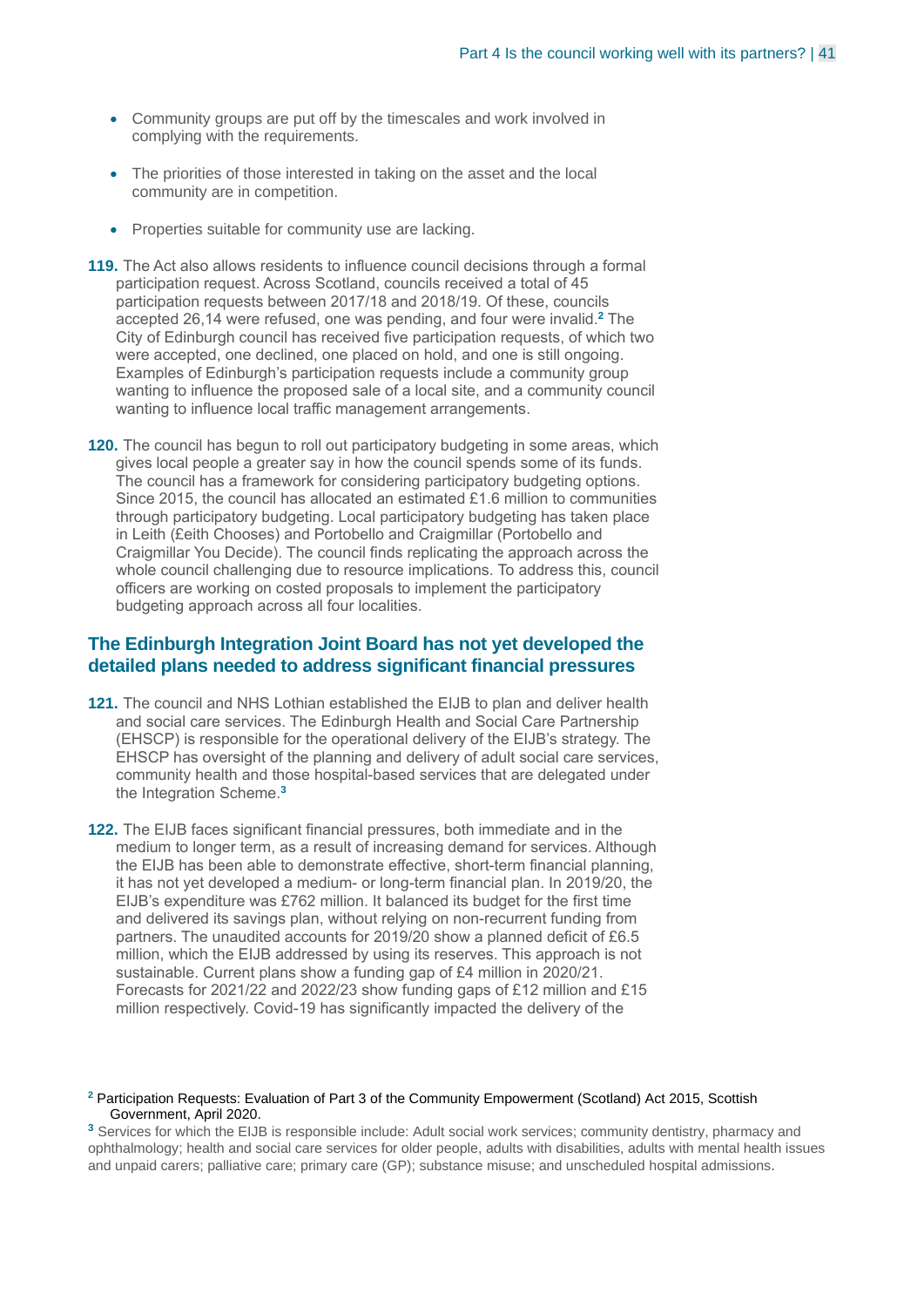EIJB Transformation Programme and pace of change has been slower than planned. A rephased plan was agreed in July 2020.

#### **The EIJB is addressing identified governance and performance issues**

- **123.** The Good Governance Institute assessed the EIJB's governance arrangements in 2018/19. It made 18 recommendations and, in May 2019, the IJB developed an improvement plan. Progress against performance measures is reported to every meeting of the board. In June 2019, the board approved a new committee structure including the establishment of the Performance and Delivery Committee. Every two months, the committee considers a performance report, which includes trend analysis and 'deep dives' into specific areas identified in advance.
- **124.** The most recent EIJB annual performance report (for 2019/20) sets out its performance against 19 national performance and satisfaction indicators:
	- Performance declined against the nine satisfaction indicators in 2017/18 (the most recent available data). Although this is consistent with national trends, Edinburgh performed less well than the Scottish average against six of the nine indicators and was ranked in the bottom half of all IJBs for all nine indicators. **4**
	- Performance was better on the ten indicators that are used to demonstrate the shift in the balance of care. Performance on most of the indicators fluctuated between 2014/15 and 2019/20, but the most recent report (between 2018/19 and the 2019 calendar year) shows that EIJB improved its performance against five of the indicators. Performance remained worse than the Scottish average in half of the indicators overall.

## **The council's ALEOs face particular challenges as a result of Covid-19**

- **125.** The City of Edinburgh Council uses a range of **ALEOs** to provide services to residents. Each ALEO is structured differently, in terms of ownership and influence exerted by the council.
- **126.** The largest ALEO is Transport for Edinburgh Limited, which incorporates the activities of Lothian Buses Limited and Edinburgh Trams Limited. In 2019, its turnover was £180 million. The ALEO is important for the council's finances as it pays the council an annual dividend (worth £6 million in 2018/19). As a result of Covid-19, no dividend will be issued in 2019/20 and potentially beyond this. The council is considering how to address this loss as part of its broader discussions on its budget.
- **127.** The council's ALEOs have generally operated successfully. But Covid-19 has brought challenges, particularly for those which provide leisure services, cultural venues and transport. The council anticipates significant implications for its income. The council's estimate, as at September 2020, of lost income and other required financial support is £27 million. Services will continue to be affected for some time by social distancing requirements, public attitudes and market capacity. These factors will all affect future income forecasts.

**Arm's Length External Organisations (ALEOs)** 

ALEOs are companies, trusts and other bodies that are separate from the council but are subject to council control or influence. This means that the council might have a representative on the ALEO's board or that it is the main funder or shareholder of the ALEO.

**<sup>4</sup>** Note this data is taken from the Scottish Government's national health and care experience survey which is conducted every two years. The most recent data is for 2017/18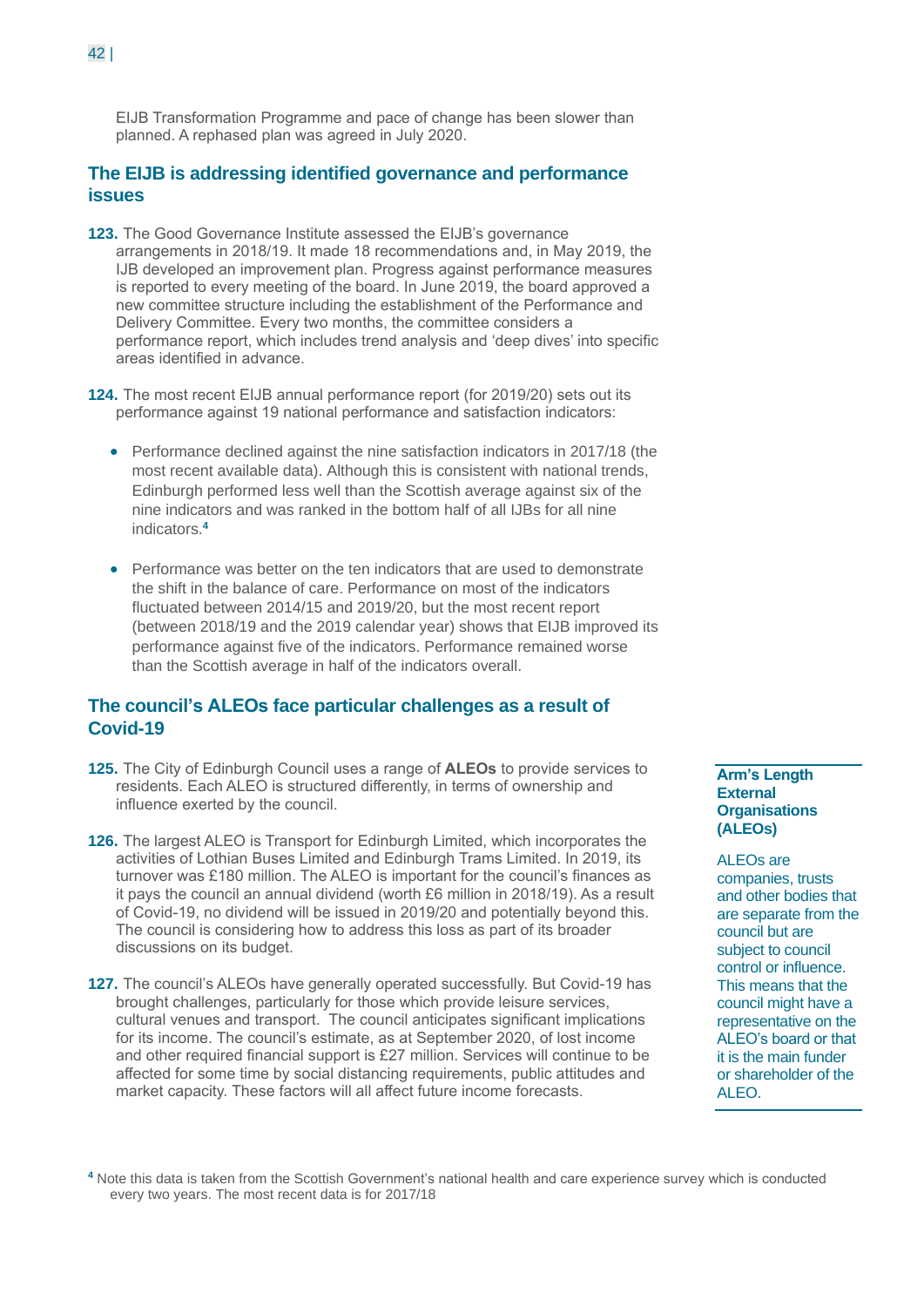- **128.** The council regularly reviews its ALEOs to ensure that the operating models remain fit for purpose and that there is proper and effective oversight of ALEOs' activities. In 2017, the council agreed to reduce the number of its property ALEOs and to change to in-house management of certain activities and assets undertaken by the EDI Group (which carries out property development). The council agreed a transition strategy; this is progressing in line with the closure timetable that will be complete by 2023.
- **129.** In February 2020, the council changed the scrutiny arrangements for its ALEOs to provide greater clarity and avoid duplication:
	- The council's executive committees will scrutinise the future direction of each ALEO, service performance, including progress against service level agreements, and any emerging issues
	- The GRBV Committee will scrutinise the ALEOs' financial performance, including the annual accounts, and any risks affecting the council or any individual ALEO.

The council had planned a wider review of its ALEOs during 2019/20 but this was delayed by Covid-19.

#### **The council is working well with partners on the Edinburgh and South East City Region Deal**

- **130.** In August 2018, the council, along with various public, private and third sector partners, signed the Edinburgh and South East **City Region Deal**. The partners, along with the UK and Scottish Governments, have committed a total of £1.3 billion, over 15 years, to a range of projects to help improve the region's economic performance (Exhibit 14). Of this total, The City of Edinburgh Council has committed £269 million to three projects: West Edinburgh Public Transport; the Dunard Centre (concert hall); and a new housing company.
- **131.** In 2018, partners estimated that the Deal would attract £141 million of private sector investment and create 23,368 permanent jobs. Partners will monitor progress against these targets through the Deal's Benefits Realisation Plan (BRP), which the Joint Committee (paragraph 132) approved in August 2020. The BRP will also track progress against other outcomes, such as reducing inequalities, which are included in project business cases. The Deal partners are working to improve community engagement in shaping the proposed business cases.

#### **City Region Deals**

City Region Deals involve the UK and **Scottish** governments giving additional funding and powers to cities and the associated regions to promote economic growth. Individual deal partners decide where to target funding based on local needs. The Edinburgh and South East Region Deal was the second deal to be agreed in Scotland.